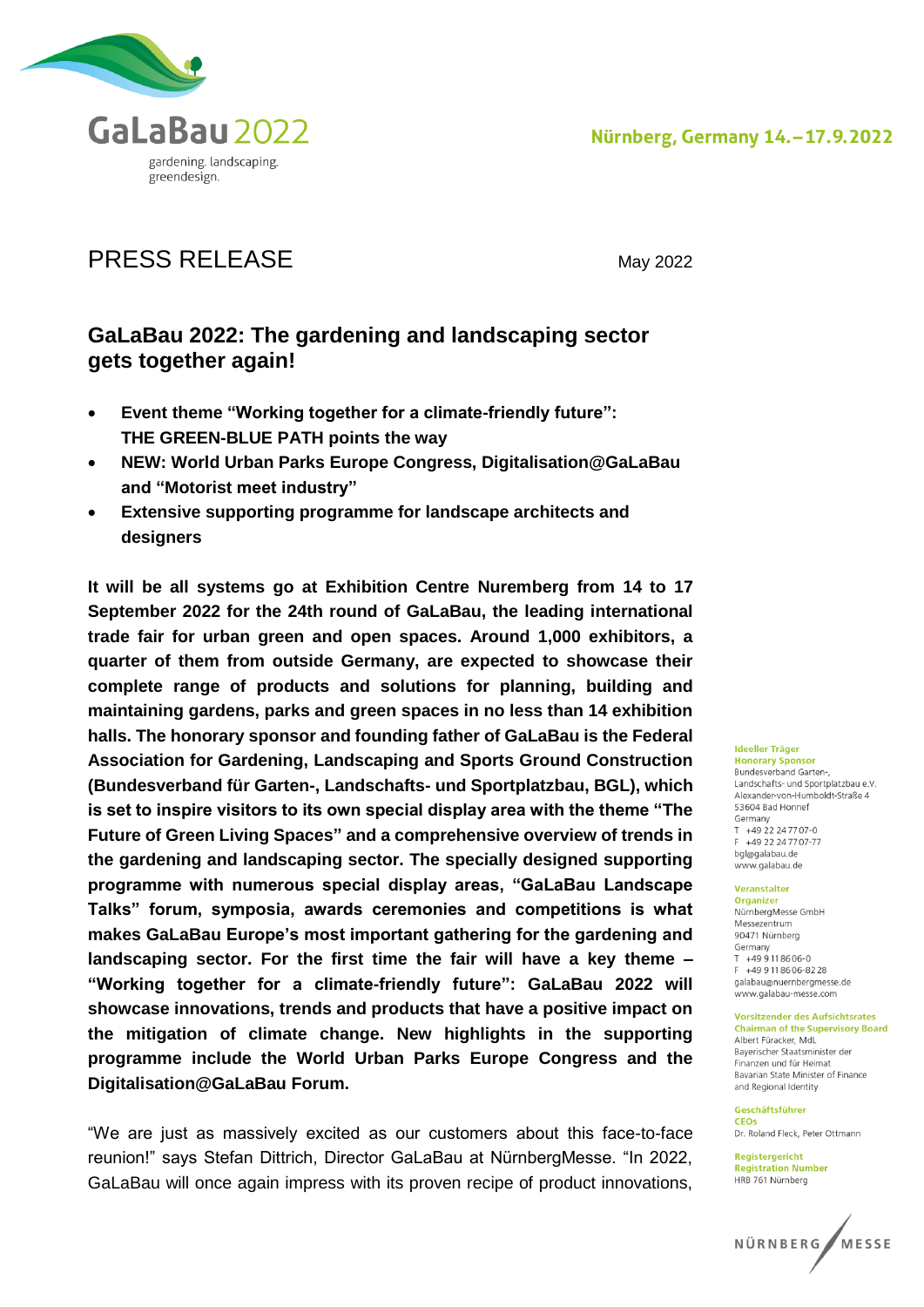

knowledge transfer and hands-on atmosphere. After a four-year, pandemicinduced pause, the need to meet and talk to one another in person again is extraordinarily strong. We are thrilled by the huge interest in the event, especially from European countries."

### **Working together for a climate-friendly future …**

… is the key theme of GaLaBau 2022. Climate change is the biggest global challenge of our times, and the "green sector" is actively helping to mitigate it in many areas of gardening and landscaping, and numerous actions at the fair are focused on this theme. GaLaBau is devoting special attention to this aspect for the first time with its special "GREEN-BLUE PATH": Exhibitors can apply to showcase their innovative products and solutions relating to climate change in this dedicated area. The submissions are currently being assessed by an expert jury and the stands of the selected participants will bear the GREEN-BLUE PATH symbol, which highlights all event components relating to this key theme in advance and on-site communications and thus provides interested visitors with a visual navigation tool. All information online at:

**www.galabau-messe.com/green-blue-path**

**New and familiar features in supporting programme:**

## **Green cities, digitalisation, and network meeting for motorised equipment specialists**

One highlight of the GaLaBau 2022 programme is the World Urban Parks Europe Congress, which will take place for the first time on two days of the trade fair (Thursday 15 and Friday 16 September 2022) and is intended for representatives of municipalities. The congress theme of "Greater, Green Cities' Nature Based Design Solutions to Urban Living" is tailored to the European Year of Greener Cities 2022, initiated by the EU. Another new attraction is the special display area Digitalisation@GaLaBau – Experience digitalisation for craftsmen live! This forum offers expert presentations, best practice reports and discussion panels with a focus on the gardening and landscaping sector, exploring topics like efficient business management or employee retention and leadership. The extended format "Motorist meet Industry", which is co-organised by NürnbergMesse and the Rudolf Müller media group, brings together the two target groups of power tool/motorised equipment and agricultural machinery dealers and consists of the established session "Conversations with motorised equipment dealers" as well as a gala evening on the first day of the fair.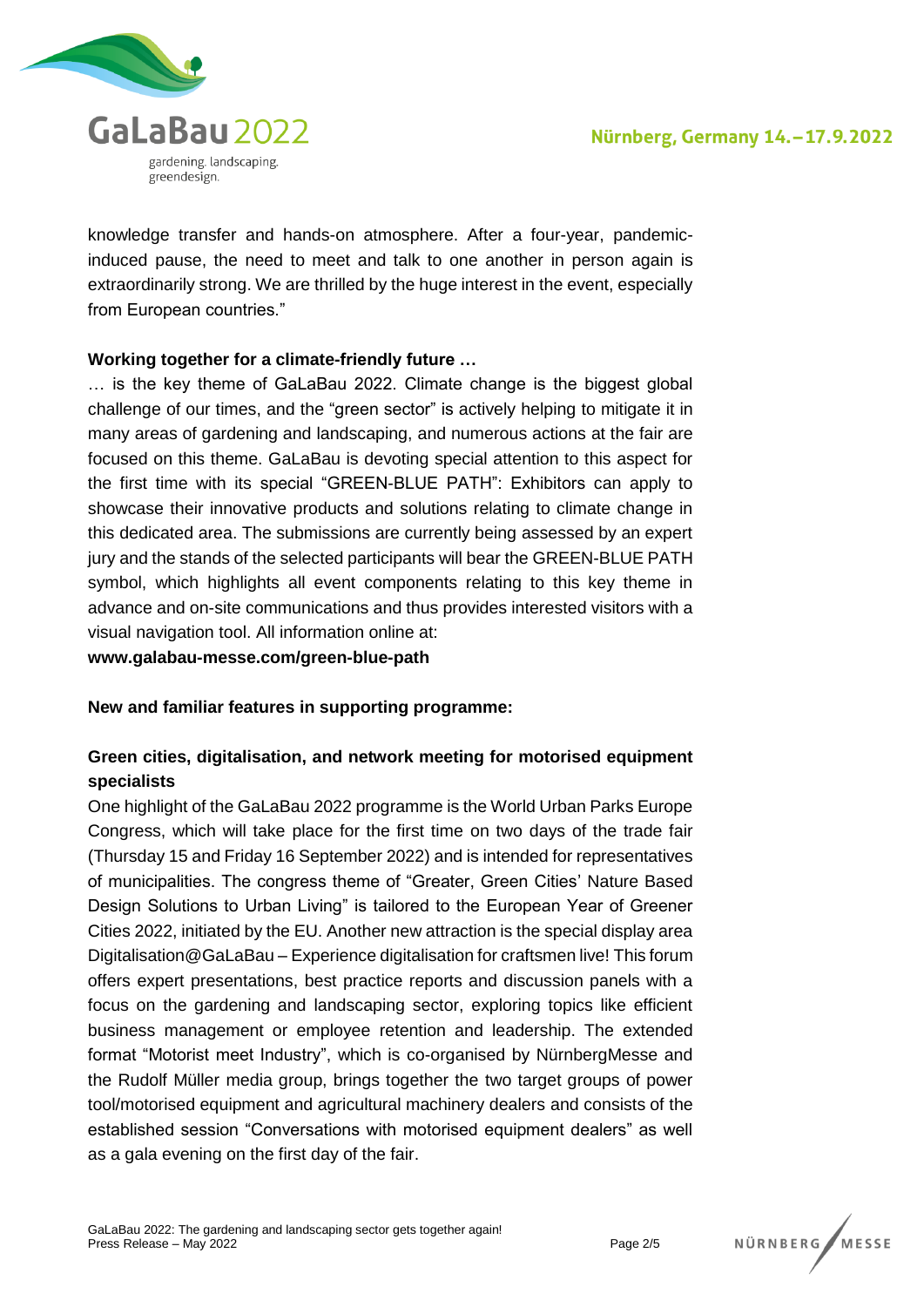

## **"The Future of Green Living Spaces" with GaLaBau Expert Forum in Hall 3A**

In 2022, the BGL stand in Hall 3A offers another highlight under the "The Future of Green Living Spaces", which provides a comprehensive overview of various trends in gardening and landscaping for decision-makers from the sector. On an area measuring some 1,400 square metres, visitors can look forward to inspiring presentations of products and services. The GaLaBau Expert Forum with presentations on various specialist topics is also accommodated at the BGL stand.

#### **Major playground exhibit and GaLaBau Landscape Talks**

Visitors to GaLaBau 2022 will find manufacturers of playground equipment and leisure facilities in Halls 1 and 2. Hall 1 will once again house the special show by the German Federal Association for Playground Equipment and Leisure Facility Manufacturers (Bundesverband der Spielplatzgeräte- und Freizeitanlagen-Hersteller, BSFH) and trade journal "Playground@Landscape", the theme of which this year will be "Playgrounds are of systemic importance!" This socially relevant topic is also covered in the programme of presentations jointly organised by the German Federal Association for Playground Equipment and Leisure Facility Manufacturers (BSFH) and the trade journal "Playground @Landscape" as media partner. In 2022, the BSFH forum will again be part of the "GaLaBau Landscape Talks" forum.

#### **Landscape architects and designers get information at GaLaBau**

The "GaLaBau Landscape Talks" forum will again take place in Hall 2. Visitors can look forward to practice-driven presentations. The morning sessions are repeated in the afternoon. It's therefore easy to combine a visit to the GaLaBau Landscape Talks with a tour around the exhibition. A visit to Hall 3A is well worthwhile for designers and landscape architects. The Bund deutscher Landschaftsarchitekten (Association of German Landscape Architects, bdla) will be presenting information on the profession of landscape architect or designer as well as its own association work. The traditional bdla construction seminar takes participants through the "fabulous world of regulatory codes". The half-day professional development event focuses on successful paths into the digital future of landscape architecture with BIM (building information modelling) processes, the outdoor area design plan, outdoor stairs, and the development of sustainable drainage design. In its GaLaBau Expert Forum, the BGL offers presentations in German and English on various specialist topics for designers, landscape architects and landscape gardeners.

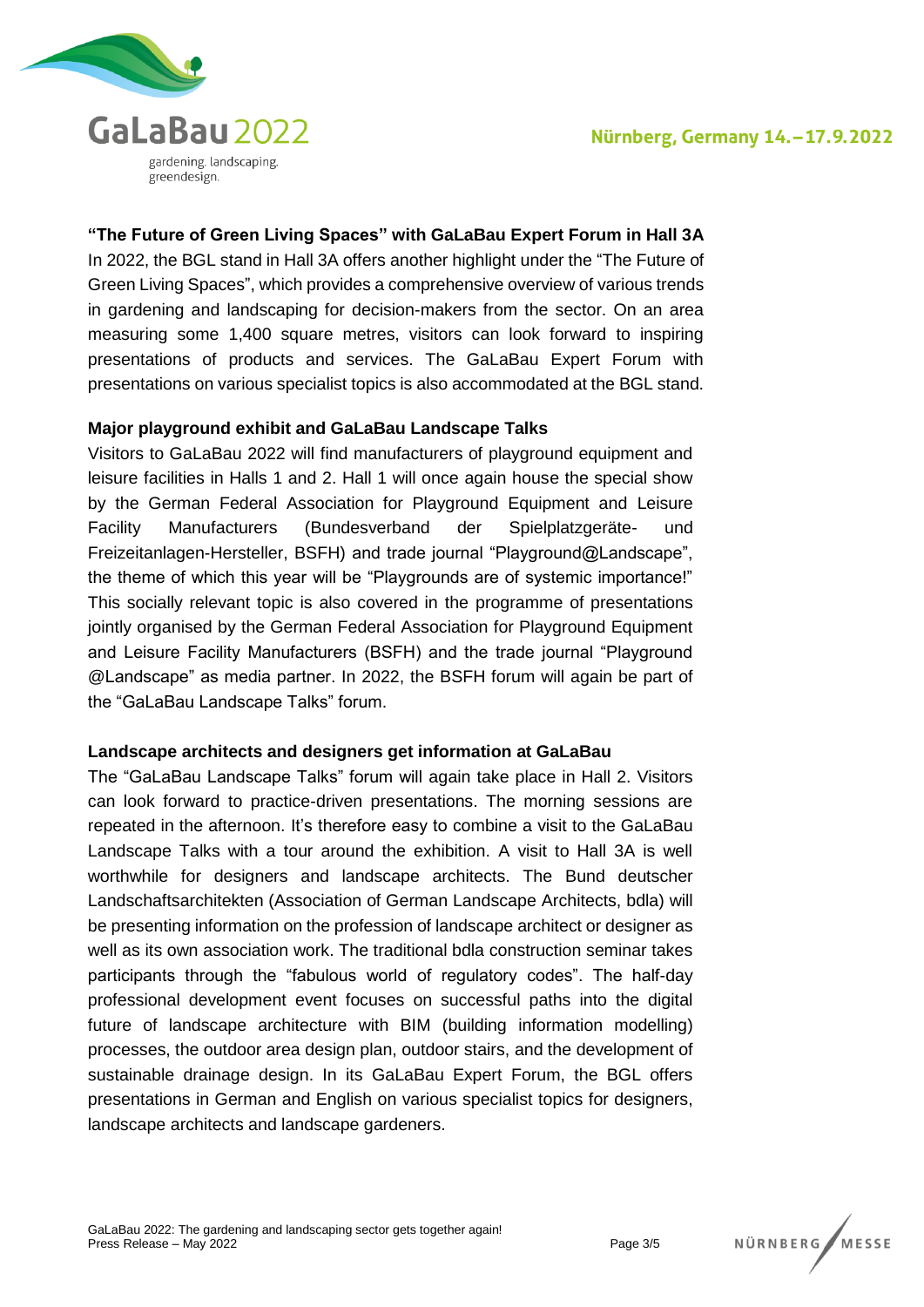

#### **Everything for golf course managers and greenkeepers**

At GaLaBau 2022, greenkeepers, managers and operators of golf courses will find lawn maintenance machinery and equipment as well as seeds, substrates and innovative watering systems from exhibitors specialising in the construction, maintenance and management of golf courses. The main port of call will be the "Meeting Point Golf" in Hall 4A. A filter option for exhibitors and products from the golf segment is available at:

#### **www.galabau-messe.com/exhibitors-products**

#### **Arboriculture LIVE: special display area for tree experts**

Professional arboriculture specialists and professional tree climbers and anyone interested in this field will also have their own meeting place at GaLaBau: the Arboriculture LIVE zone in Hall 3A, organised by the trade journal TASPO Baumzeitung and Freeworker, a tree care equipment supplier. Focusing on the needs of the tree, this special display area combines knowledge and interaction, live experiences and networking opportunities. In a series of presentations, industry experts will provide tips and suggestions on tree care, showcase new products, and get involved in discussions. Long-established and new working methods will also be presented. Interested visitors will also have the opportunity to try the equipment for themselves under supervision.

#### **Outdoor highlights: Landscape Gardeners Cup and demonstration area**

GaLaBau is more than just a comprehensive exhibition in 14 halls: Its attractive outdoor supporting programme includes the popular Landscape Gardeners Cup. At this Germany-wide skills competition, landscape gardening trainees from all German states put their professional expertise to the test in a bid to become part of the "German Championship Team" at the WorldSkills contest. Young talent from the sector will also gather indoors at the GALABAU CAMP again in Hall 3C.

The outdoor area is also the venue to see mowing, excavating and chopping live in action: Alongside their stands, some exhibitors also use the GaLaBau demonstration area next to Hall 12 and the Silbersee lake in the Dutzendteich park for live demonstrations of maintenance and earth-moving machinery on real lawns and soil.

For the first time, the topic of e-mobility will find a home in the direct vicinity of GaLaBau on the NürnbergMesse site around the world's first Audi charging hub. On a test track, electric-powered construction and maintenance machines can be seen live and in action.